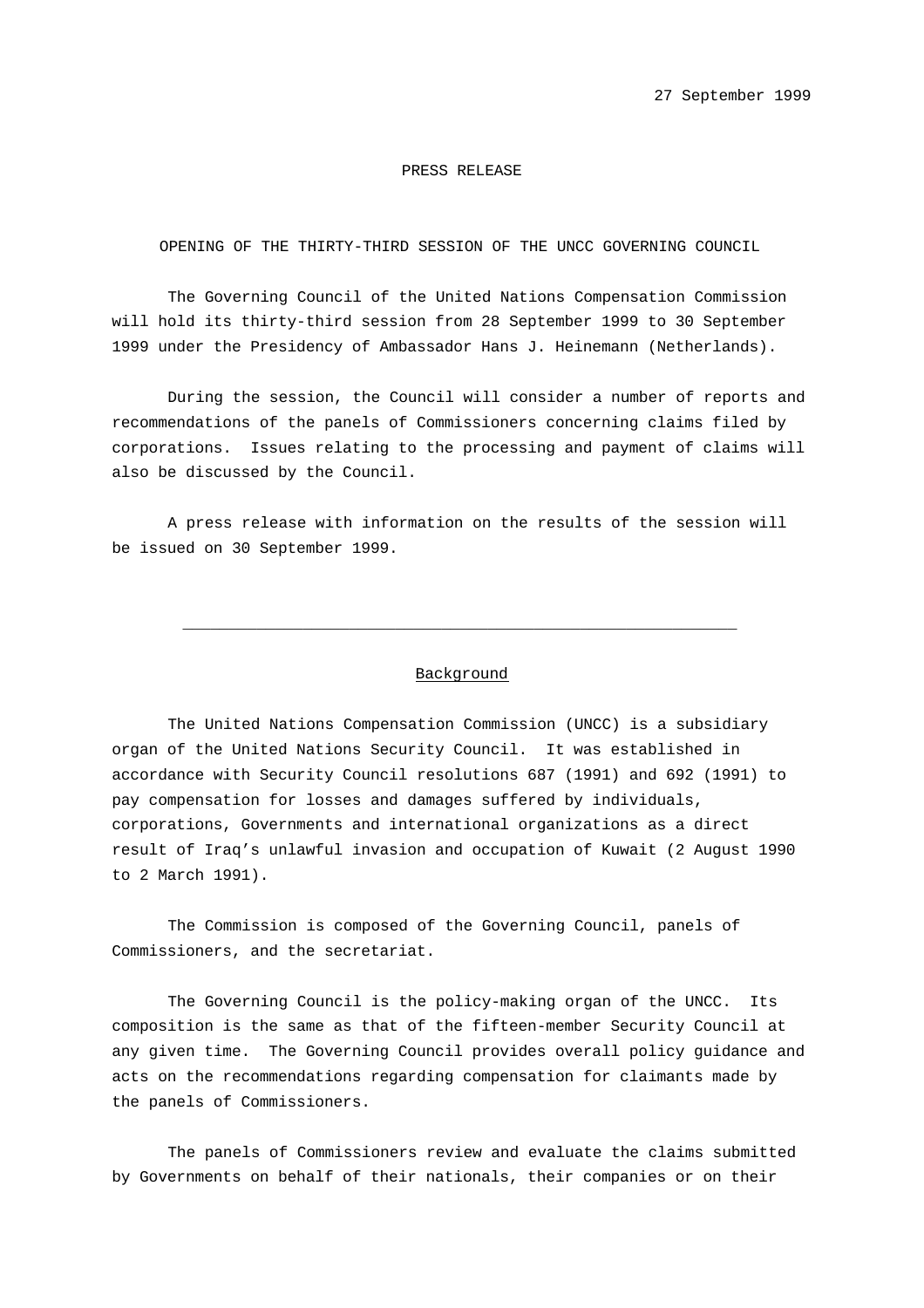own behalf. On the basis of their review, undertaken in instalments of claims, the panels recommend compensation awards to the Governing Council.

The secretariat, headed by the Executive Secretary, services and provides assistance to the Governing Council and the panels of Commissioners. The secretariat also administers the United Nations Compensation Fund.

The total number of claims received by the Commission within the filing deadlines amount to a figure slightly in excess of 2.6 million. The total asserted value of these claims (i.e., the amount sought by the claimants) amounts to over US\$320 billion. Ninety-six Governments have filed claims, as well as thirteen offices of three international organizations, which have filed claims on behalf of individuals not in a position to submit their claims through a Government.

The Commission has resolved 2,585,832 claims to date, representing all claims in categories "A" (individual claims for departure from Kuwait or Iraq), "B" (claims for serious personal injury or death) and "C" (individual claims for losses up to US\$100,000), as well as a number of claims in categories "D" (claims of individuals for losses over \$100,000), "E" (claims of corporations, other private legal entities and public sector enterprises) and "F" (claims of Governments and international organizations). 15,723 claims in categories "D", "E" and "F" are still to be resolved.

Nearly 1.5 million claims have been awarded compensation, with a total amount of about US\$12.8 billion.

The Commission has made available to Governments and international organizations over US\$3.6 billion to date for distribution to successful claimants in all categories.

Funds to pay the awards of compensation are drawn from the United Nations Compensation Fund which receives 30 per cent of the revenue generated from the export of Iraqi petroleum and petroleum products. Funds are made available in accordance with the "oil for food" mechanism established by Security Council resolution 986 (1995) and extended by Security Council resolutions 1111 (1997) and 1143 (1997), 1153 (1998), 1210 (1998) and 1242 (1999).

 $- 2 -$